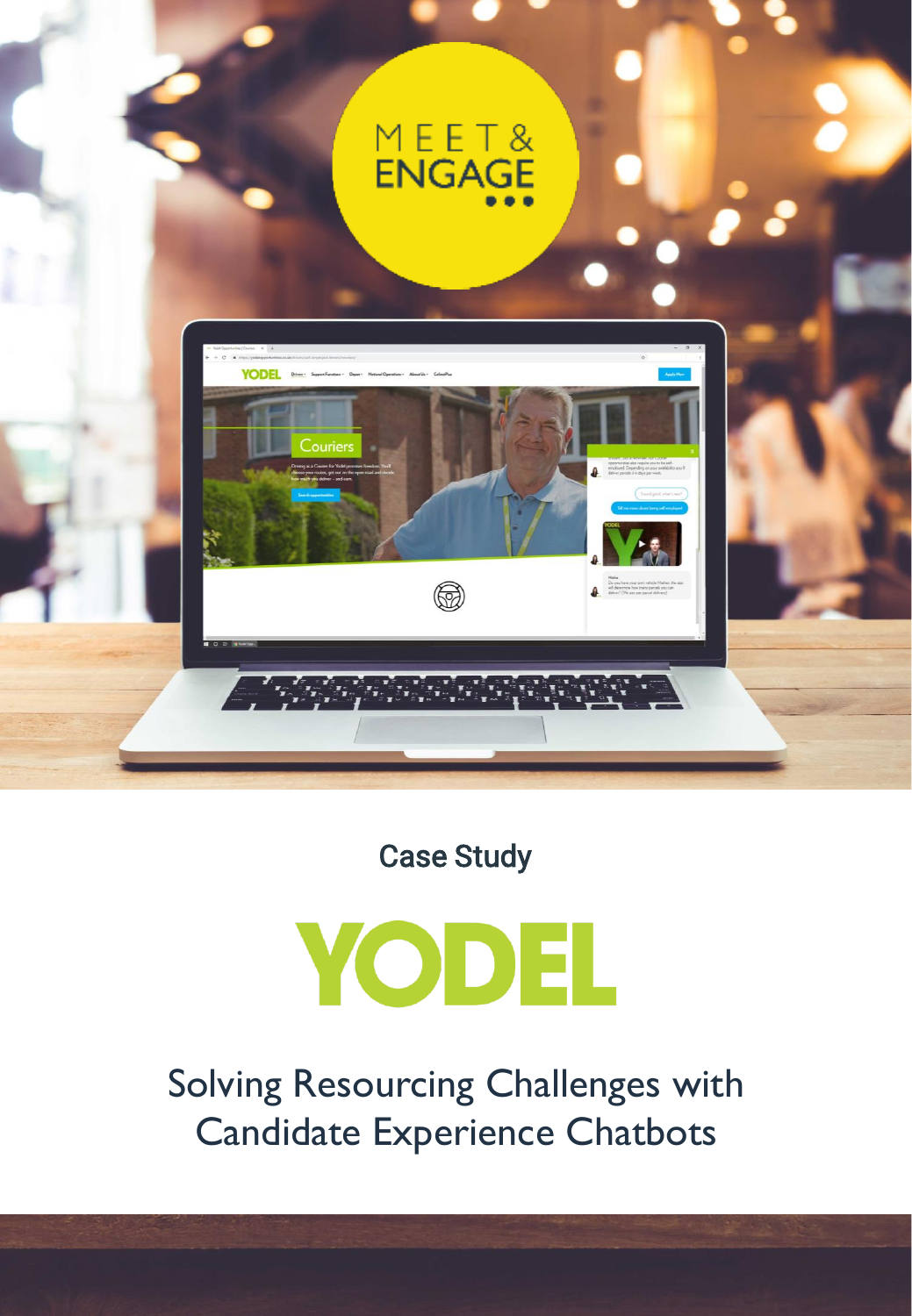## **verview**

Yodel deliver millions of parcels a year, across 60 sites, to every UK postcode.

The Yodel Resourcing team recruit over 4,500 Drivers annually and receive over 1,200 applications per week.

This number increases to 5,500 applications per week as they hire additional resource for their peak delivery season covering Black Friday, Cyber Monday and Christmas.

This means that the team need to hire 3,500 new Drivers in just a few months.

Yodel offer several different types of opportunity to those who want to become Drivers, including self-employed and employed roles.

To attract the right numbers, Yodel also offer fulltime and part-time opportunities. Whilst this means that all needs are catered for, those new to a Driver role could find the options overwhelming.

#### Their Challenges

### I 1

Provide an excellent candidate experience for every candidate.

#### I 2

Better understand the wants and needs of their candidates.

### I 3

Use a flexible system that can easily and quickly be aligned to candidate feedback at any point in the process.

#### I 4

Engage candidates digitally in a compelling manner.

#### I 5

Allow candidates to provide feedback in order to continuously improve the candidate experience.

#### I 6

Reduce average time to hire.

#### I 7

Easily manage a high volume of applications.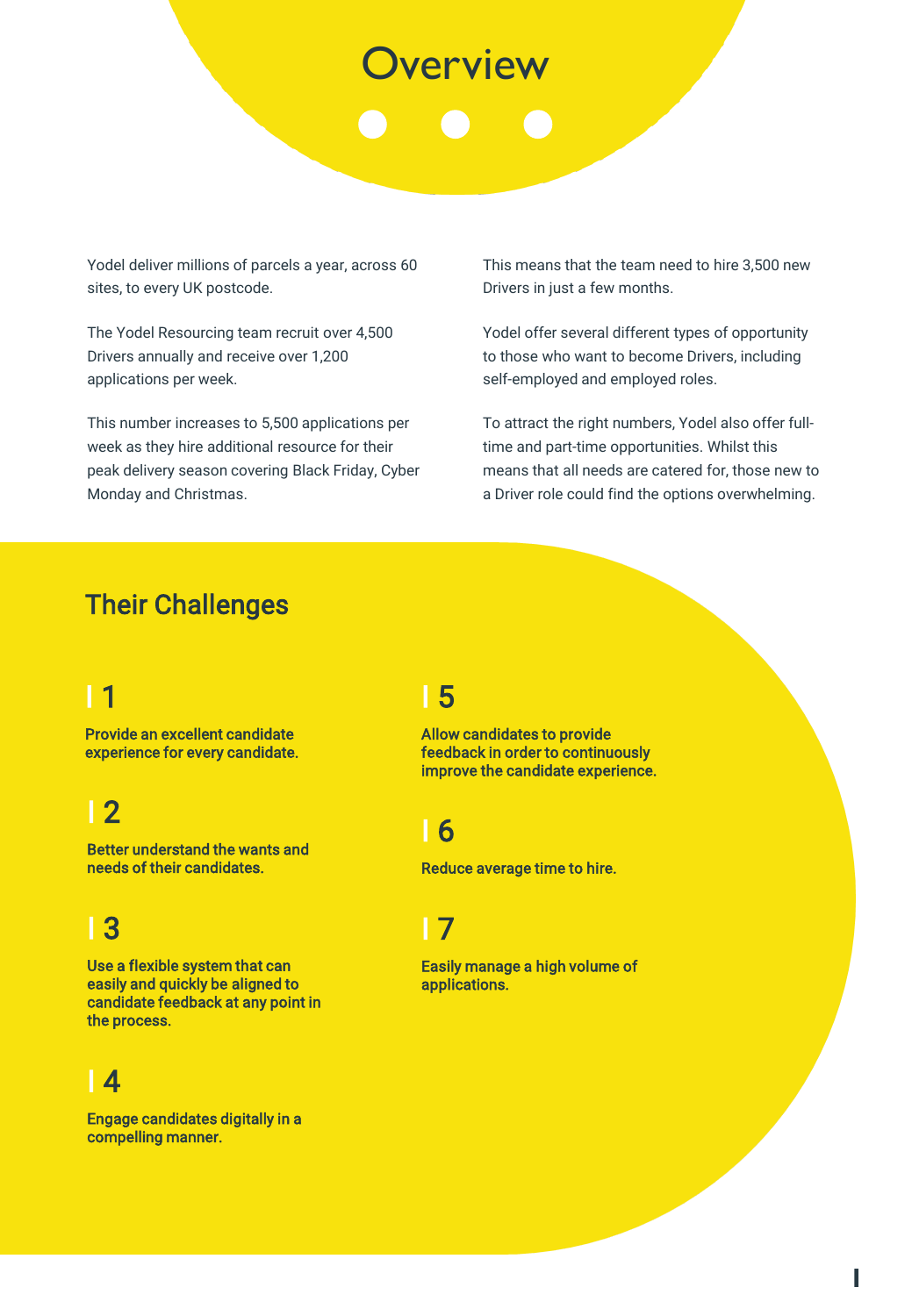## **Our Solution**

Meet & Engage ran a collaborative workshop with Yodel's resourcing team with the purpose to:

- Demystify which Driver opportunity was the best fit for each candidate
- Measure candidate experience at several points and gather feedback to allow continuous improvement
- Automate elements of the recruitment process.

YODE

During the workshop the resourcing team mapped out the dream Driver candidate journey from attraction to offer. It was agreed the focus would be on two parts of the process – A 'match-me' solution to signpost candidates to the relevant roles and a screening automation solution to augment and improve the screening process.

The first initiative was to create three Candidate Experience Bots for each of the three key Driving opportunities that would sit on the relevant pages of the career's website. These consisted of Neighbourhood Courier, Owner Driver and Employed Driver roles.

Each Bot can have a dialogue with a candidate about that specific opportunity and serve them the relevant roles available.

The second part of the plan included producing three Candidate Experience Bots that would be deployed to screen candidates (instead of a telephone screen) once they had completed their online application via the ATS.

The team believed that this would give candidates the flexibility to complete this stage of the process at a time to suit them and in a format they were familiar with. In addition, this would give the Resourcing Team more scope to focus on other candidate experience initiatives.

Having mapped out these processes, Meet & Engage and the Yodel team worked on the Bot dialogue and assets required to create rich and relevant conversations with candidates. Meet & Engage worked closely with the Yodel ATS and creative partner (responsible for the careers website) to ensure relevant integrations could be put in place.

**2**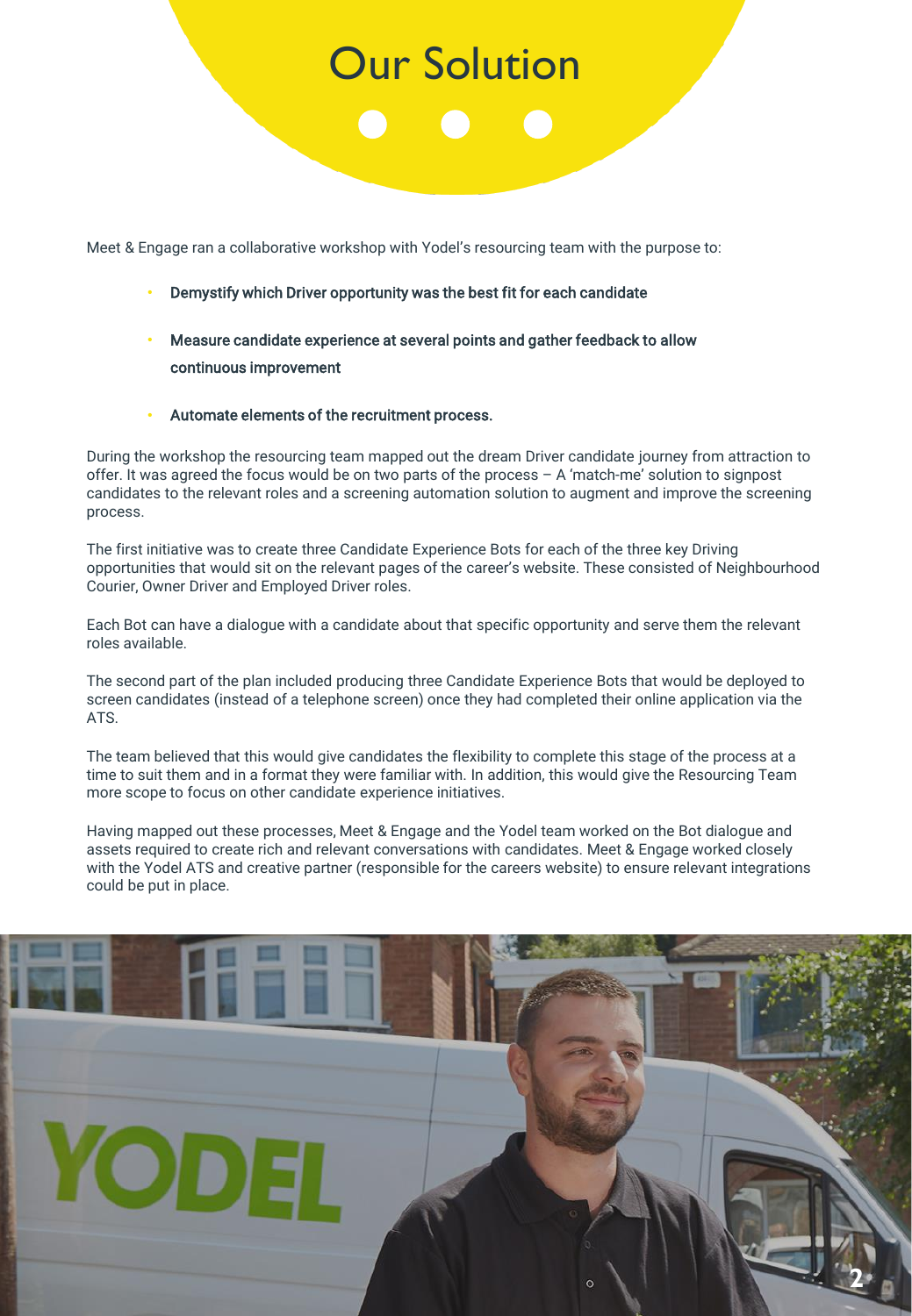## Careers Site Bot

The Bot dialogue is the culmination of the collective input of the recruitment team, who deal with Driver candidates and their queries on a daily basis.

The Bot design process provided an opportunity to really consider what information candidates would find useful and think about the best way to share it. For instance, applicants who are new to a driving role might not be sure what size van they need and so the Bot shares a picture of the correct van type.

Likewise, candidates might be unsure of the process of setting up a limited company for self-employed opportunities, so the Bot can share short educational videos produced by the recruitment team.

This provides an engaging and valuable experience for the candidates and supports self-selection. The candidates are asked how they're finding the process and can give feedback via smiley faces, as well as individual / free text feedback.

The Bot goes on to serve up relevant roles, based on a postcode search as part of the dialogue, leading candidates to the point of apply.

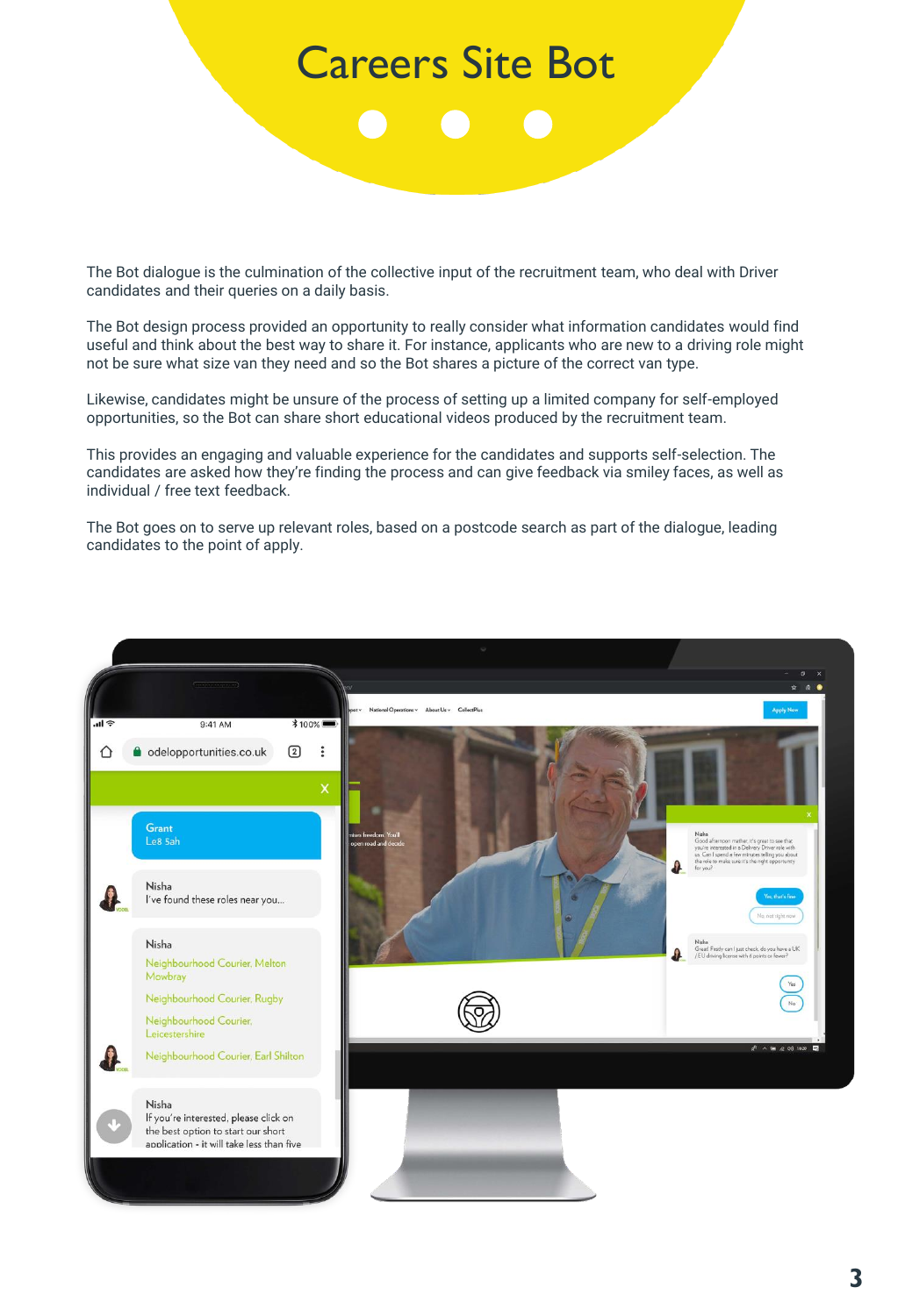## Screening Bot

This Bot is deployed post-apply after the successful completion of an application form and shared to candidates via text and email.

Crucially, the supporting email / text tells the candidate that they've been successful so far and they now need to take part in a Q&A with a friendly recruiter Bot. Each Bot screen is based around the criteria of the specific role.

The Bot reiterates some of the important role requirements and probes around the motivation candidates have for a Driving role. Towards the end of the conversation the Bot explains what will happen next and to look out for a call from the team (they call from an 0151 number, so the Bot asks them to look out for the call).

By asking candidates how they're finding the process, the Bot can gather real-time feedback. This information is injected back into the ATS for the recruiters to pick up.



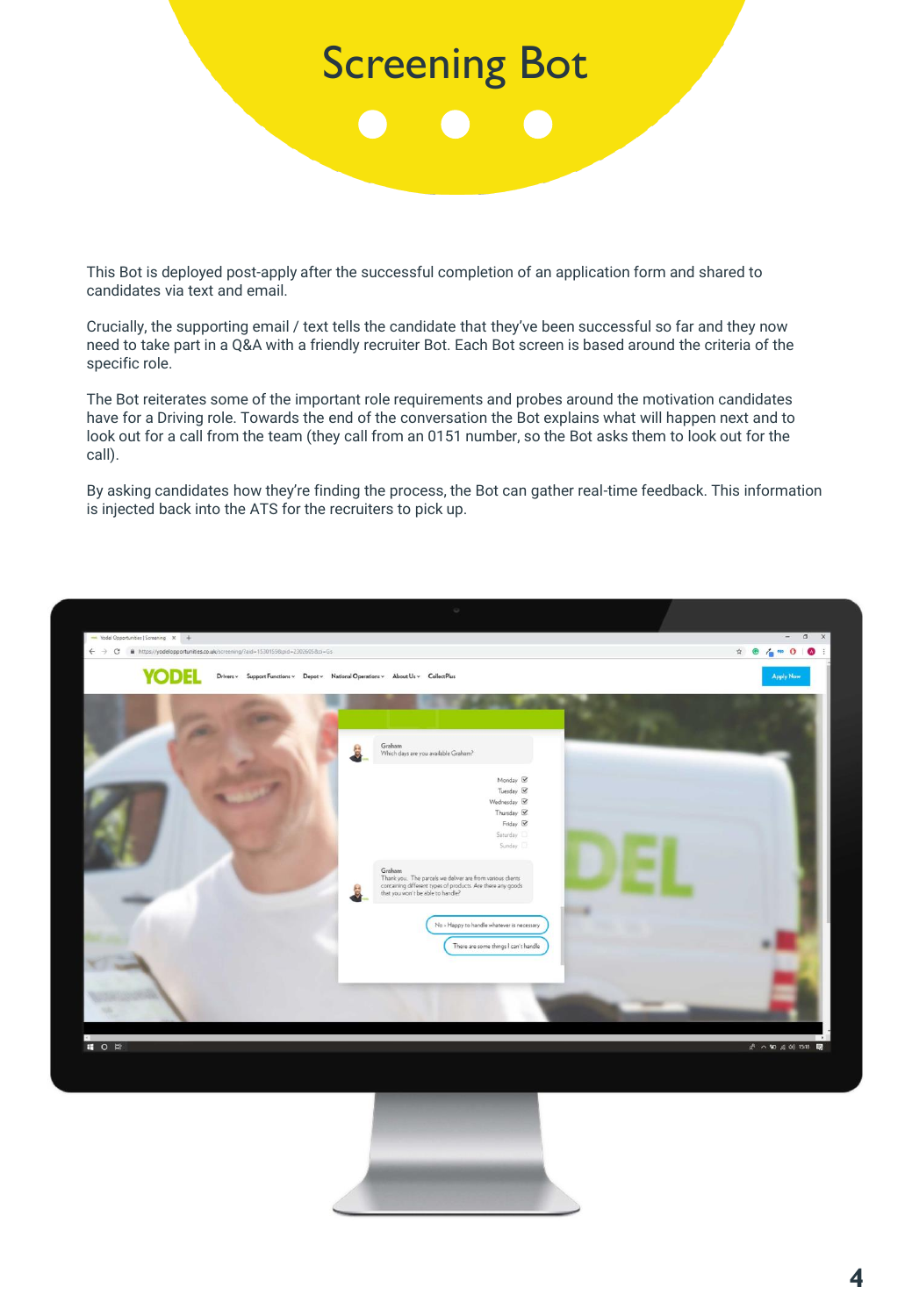

The Candidate Experience Bots were first deployed during the Yodel peak season, at a time when around 5,000 candidates were waiting for their telephone screen.

Meet & Engage, Yodel and their ATS partner, Lumesse, agreed the frequency of releasing the screening bot to candidates in batches to ensure candidates were responding well to the new process and to act on any feedback.

This data shows candidates moving through the screening process outside office hours across the first year of launch, at a time that suited them.

97% of candidates rated their experience as highly positive and this experience is still being seen after a year of being live, with candidate feedback indicating a net promotor score of 95-98.



*The exercise reminds us of the sheer amount of*  " *information candidates don't know, that we assume they do know; we've now created a more thoughtful, richer candidate experience that we can build on and constantly improve.*  "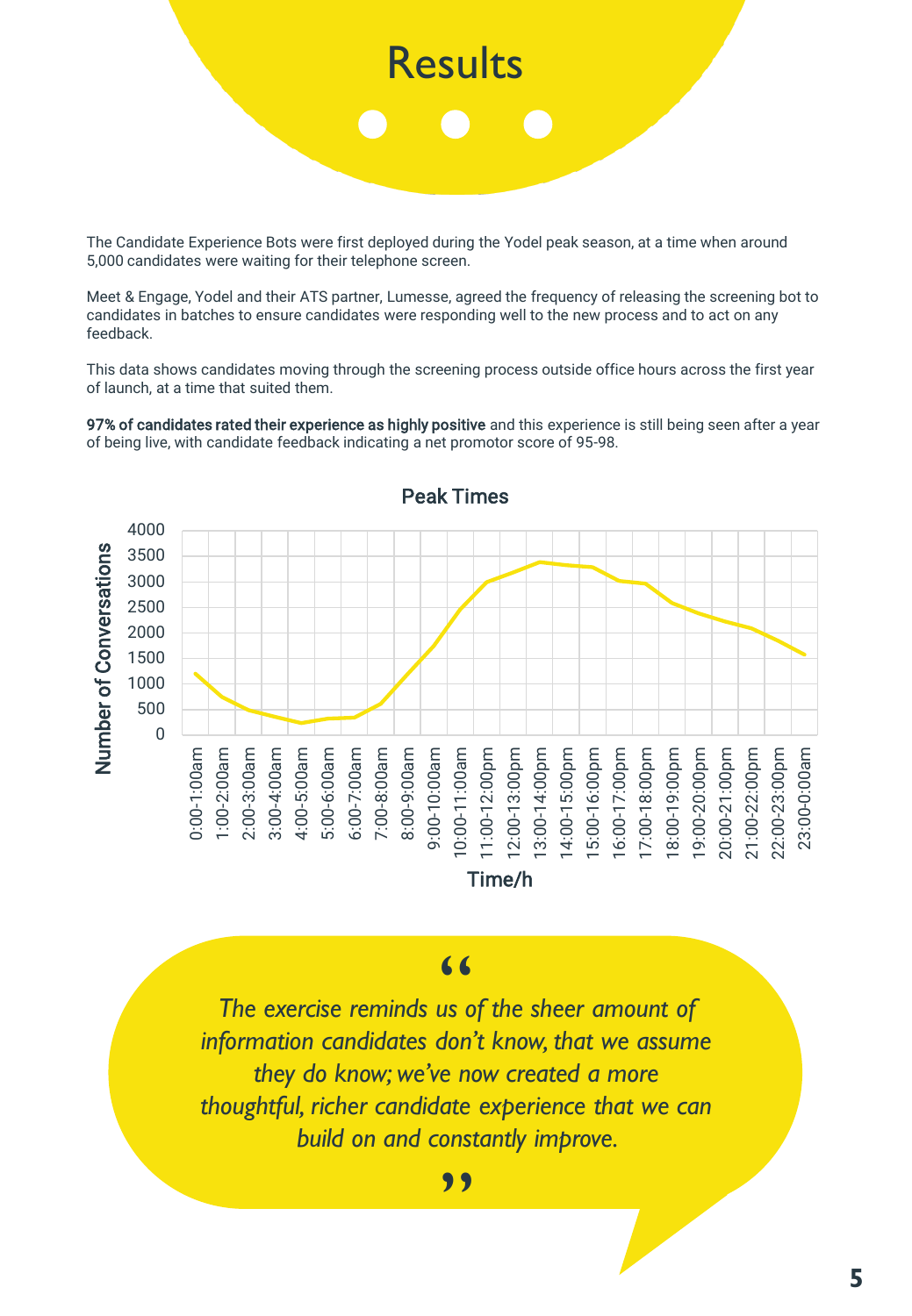## The Results

42% of bot conversations took place outside of office hours, when recruiters would otherwise be unable to respond with a personalised candidate experience. **97%** positive feedback from candidates undergoing the screening bot. screening process delivered by the screening bot. 197,700 chatbot conversations since launch. **82%** positive feedback from candidates chatting with the careers site bot. average drop out rate from candidates chatting with<br>Yodel's chatbots. 38% reduction in the average time to hire. 68,983 candidates screened by the screening bot. are the peak times for candidates to chat with careers site bot – almost quadruple the amount of peak conversations during regular office hours. 9&10pm 1/4 of all conversations took place during weekends.